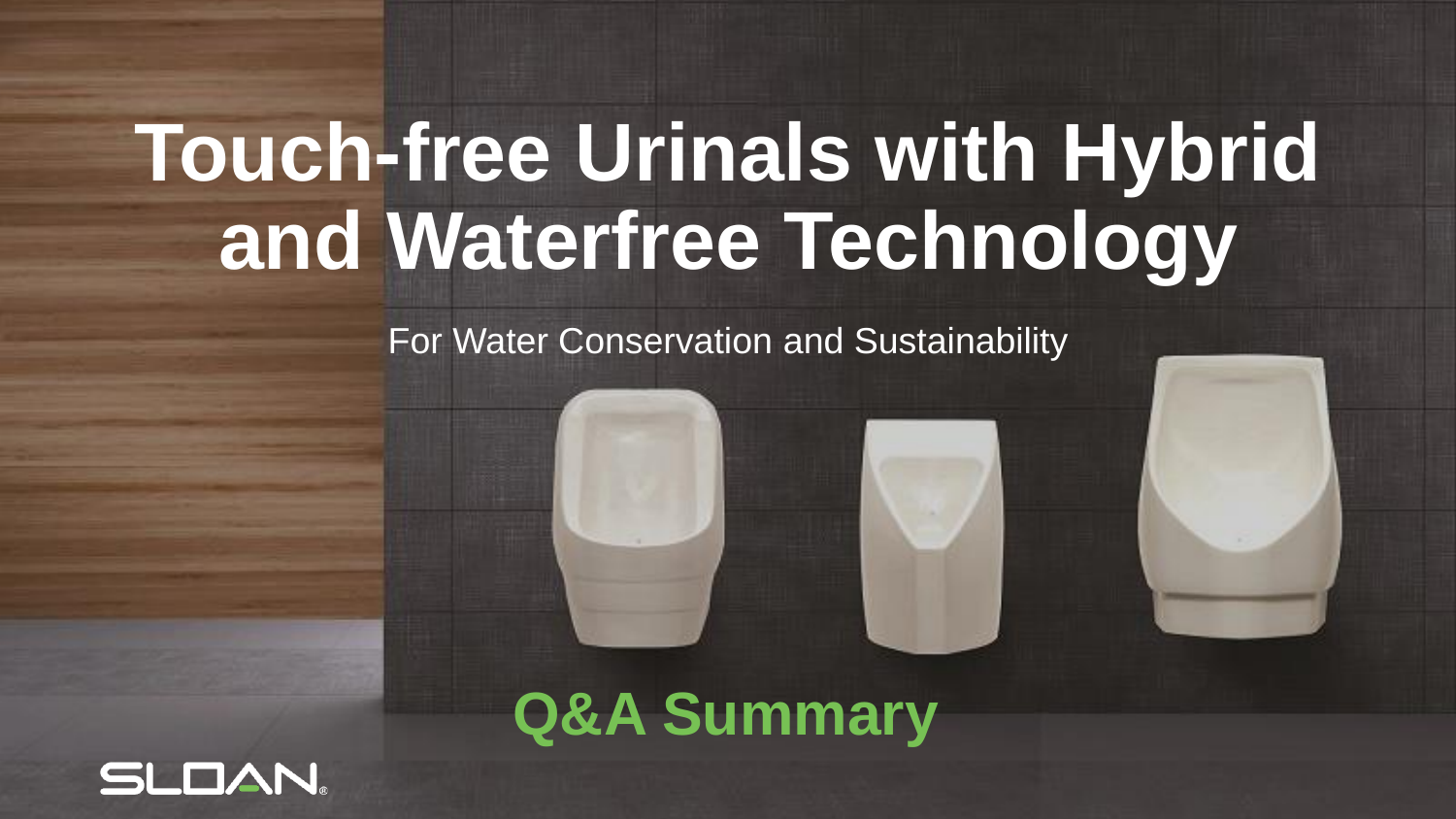#### **Q: Are the WES-150 cartridges recyclable or biodegradable?**

**A:** Technically the materials in the WES-150 cartridges are recyclable, and the floating odor barrier liquid is biodegradable, but given the sanitary conditions involved, we recommend disposal instead of attempting to recycle them.

#### **Q: Can you refill and re-use a cartridge?**

**A:** No. Over time, residue from urine builds up within the cartridges, leading to the need for eventual replacement. Trying to clean out the cartridges for re-use is neither practical nor sanitary.

**Q: With no overflow issues and zero water consumption, why are Hybrid and Waterfree urinals not used more widely?**

**A:** They are used fairly widely. More and more people are only becoming aware of this just now.

#### **Q: When first installing the new cartridge, is there a specific order you must fill the cartridges with liquid to preserve the odor barrier within the cartridge?**

**A:** Yes. When a new cartridge is placed in a Hybrid or Waterfree urinal, it must be filled by pouring a quart or more of clean water into it until no more air bubbles exit from the cartridge. Then, the blue sealant liquid that forms the floating odor barrier is added. For more details, you can read the full care and maintenance instructions for these units [HERE](https://www.sloan.com/sites/default/files/2020-03/Hybrid_Urinal_Series_Maint_Guide.pdf).

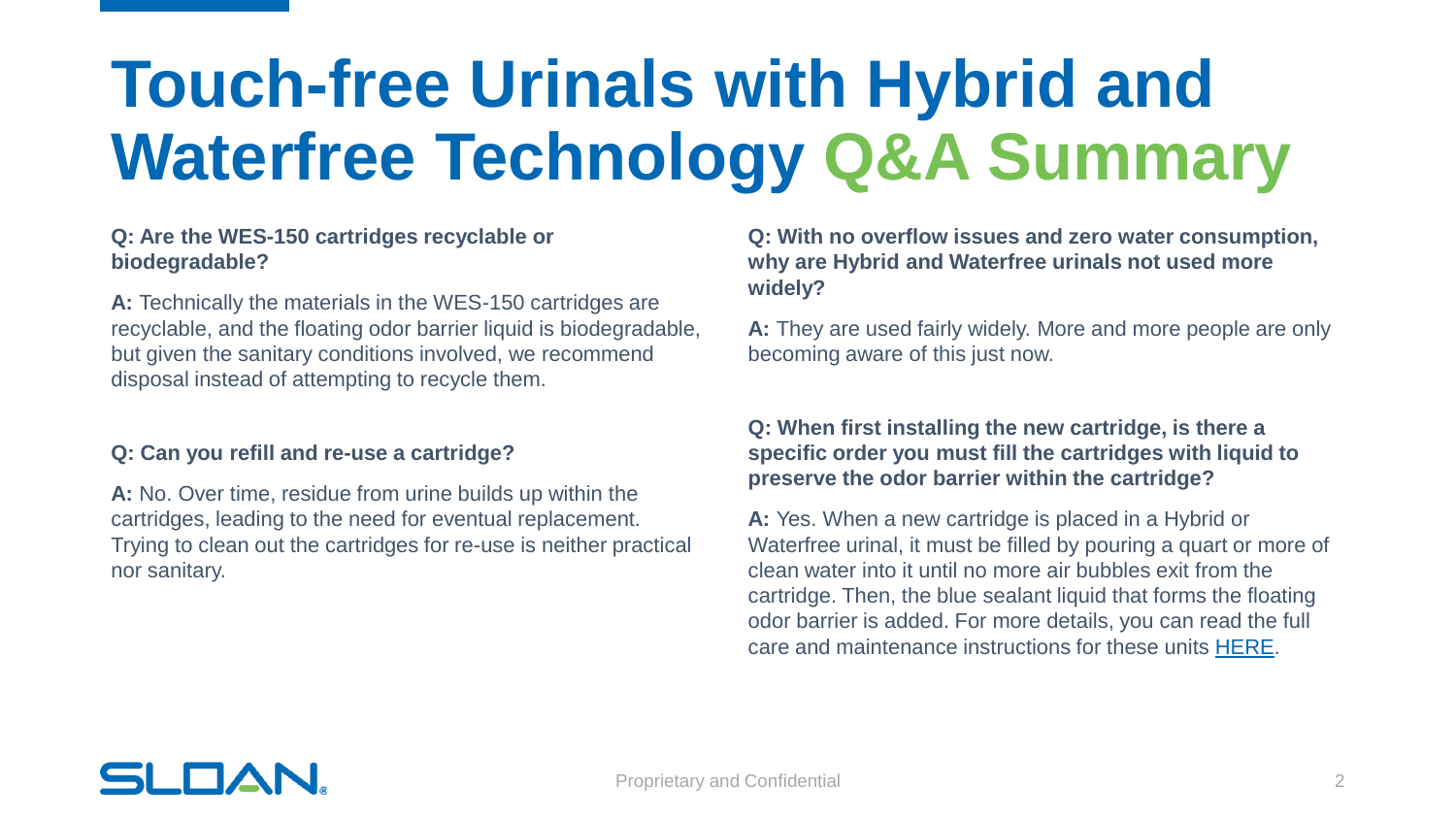#### **Q: Can you comment on Hybrid and Waterfree urinals and how they figure into WELL standards?**

**A:** The IWBI (International Well Building Institute) recently released WELL v2 certification guidelines. This includes 1 point for "hands free flushing" (or in the case of Hybrid and Waterfree, "no flushing") in the "Hygiene Support Section" of the "Water Concept" under "Enhanced Bathroom Accommodations." This point is generally available for all touch-free commercial restroom equipment to support public health and hygiene.

#### **Q: Can I purchase and use replacement cartridges from other manufacturers?**

**A:** No. Sloan Hybrid and Waterfree Urinals have become popular enough for knock-off replacement cartridges to appear on the market. Unfortunately, these are not compliant and invalidate the IAPMO certification of the fixtures they are placed in. They also may not meet local code requirements for traps in urinals that original Sloan replacement cartridges do meet.

#### **Q: How do you access the battery on a Sloan Hybrid Urinal?**

**A:** The lithium battery on a Sloan Hybrid Urinal is a standard lithium battery found often in digital cameras. It is inside a battery container attached to the bottom of the urinal that is easy for maintenance personnel to access but invisible to users.

#### **Q: Do you ever have any problems with vandalism?**

**A:** We recognize that almost any location can experience vandalism. This is why we design and test our products for extreme use, abuse, and vandalism before launch. Hybrid and Waterfree urinals are not more prone to vandalism than other products. The cartridges themselves require a "key" for removal and are therefore not prone to theft.

Our experience is that teenagers can be more destructive than most populations, but Hybrid and Waterfree urinals do not seem to attract their attention any more than other fixtures.

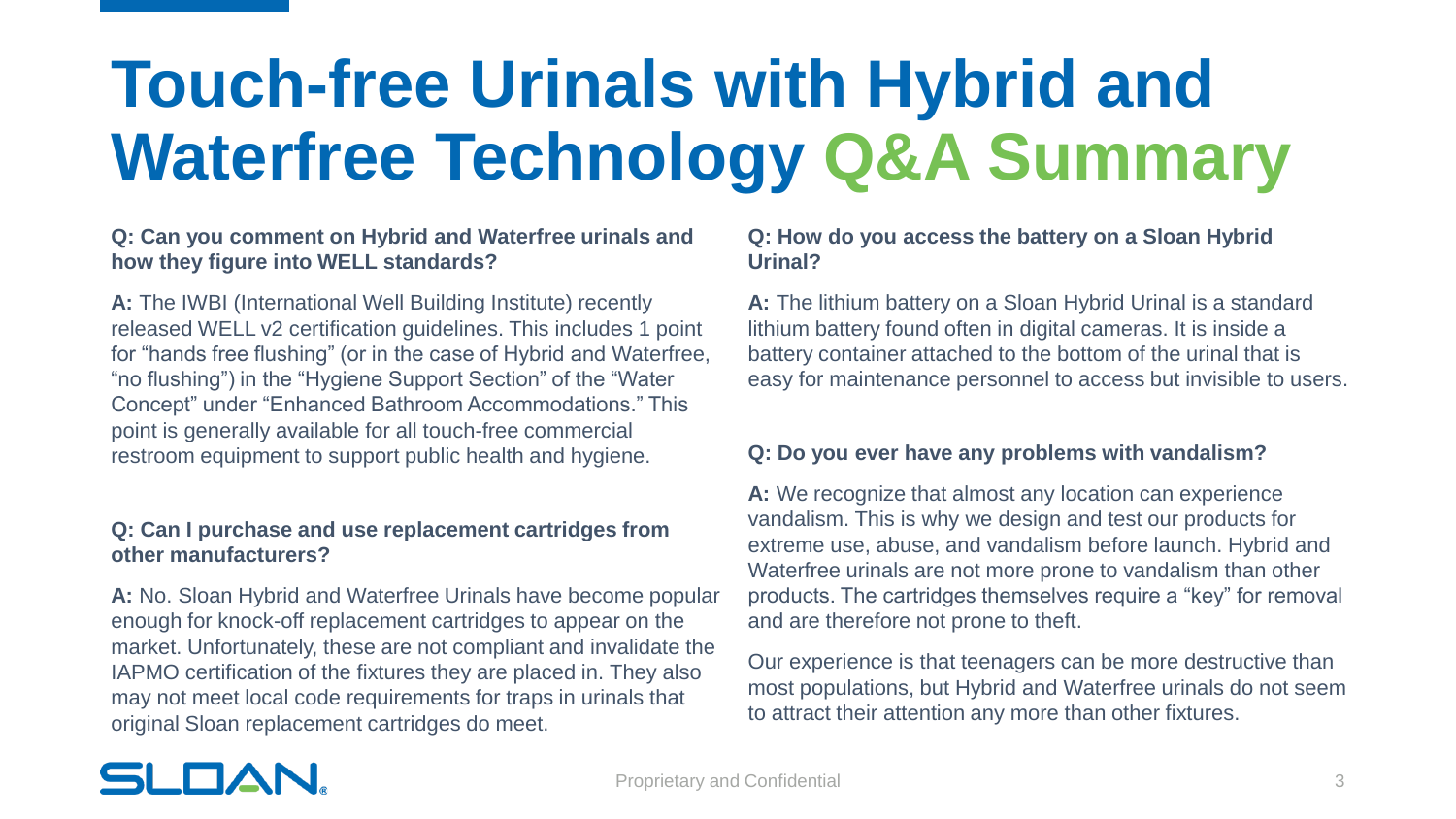**Q: How well does a Waterfree urinal work in seasonal use stadiums in cold weather climates (like baseball and soccer)? If there is no heat in the restrooms, should the cartridges be removed?**

**A:** Although Sloan Waterfree Urinals are not designed to operate when the contents of the cartridge are frozen, the urinal may be installed in locations where the contents of the cartridge will remain frozen for extended periods of time (e.g. parks, campgrounds, etc.). A frozen cartridge will maintain a trap, thereby preventing the escape of sewer gases during months when the system is frozen and out of service.

If you have questions about how to re-start Sloan Waterfree Urinals that have been frozen for an extended period of time, please contact Sloan Technical Service for support at [techsupport@sloan.com](mailto:techsupport@sloan.com).

#### **Q: Are there any regulations that prevent the use of Hybrid of Waterfree urinals?**

**A:** Both Hybrid and Waterfree urinals have been incorporated into UPC (Universal Plumbing Code) and IPC (International Plumbing Code) since 2012. They are included under the ASME A112.19.19 ANSI approved consensus standard for nonwater urinals.

Prior to 2012, there may have been restrictions in some jurisdictions that were not familiar with the units. We suggest contacting your local Sloan Rep if you come across one of the rare jurisdictions that had a restriction and has not updated it yet. You can use our Sloan Rep Locator Tool to find your local Sloan Rep [HERE](https://www.sloan.com/company/support/where-to-buy).

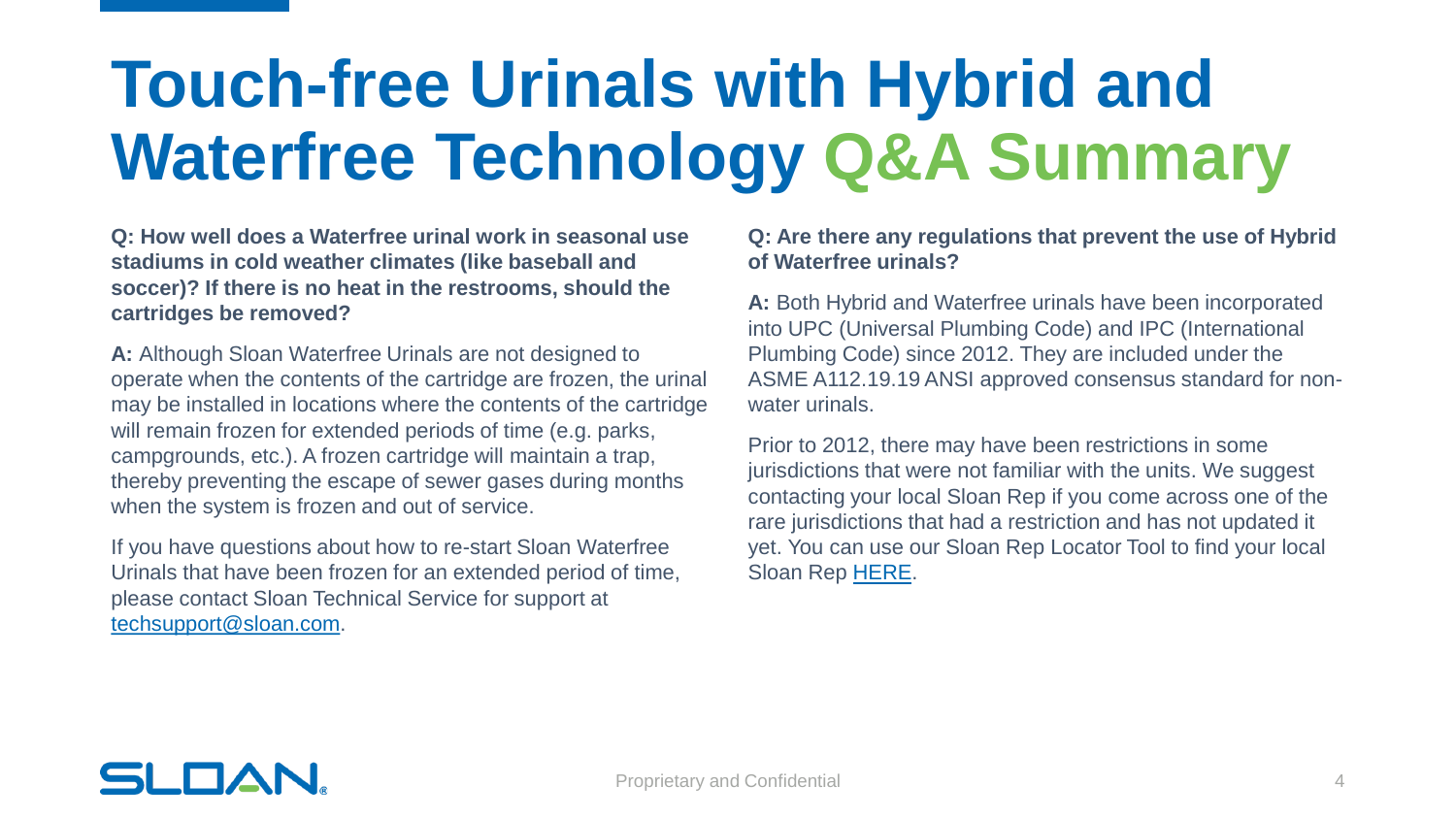#### **Q: Do you have a schedule of where the Sloan Mobile Showroom will be?**

**A:** The Sloan Mobile Showroom is an enchanting and immersive way to experience our latest products and innovations. It normally travels across the USA and Canada, and you can check its location or request a visit by visiting its webpage [HERE.](https://www.sloan.com/design/innovations/mobile-showroom)

Unfortunately, the Mobile Showroom tour is temporarily suspended as we take safety precautions due to coronavirus concerns. Please continue to check back for updates.

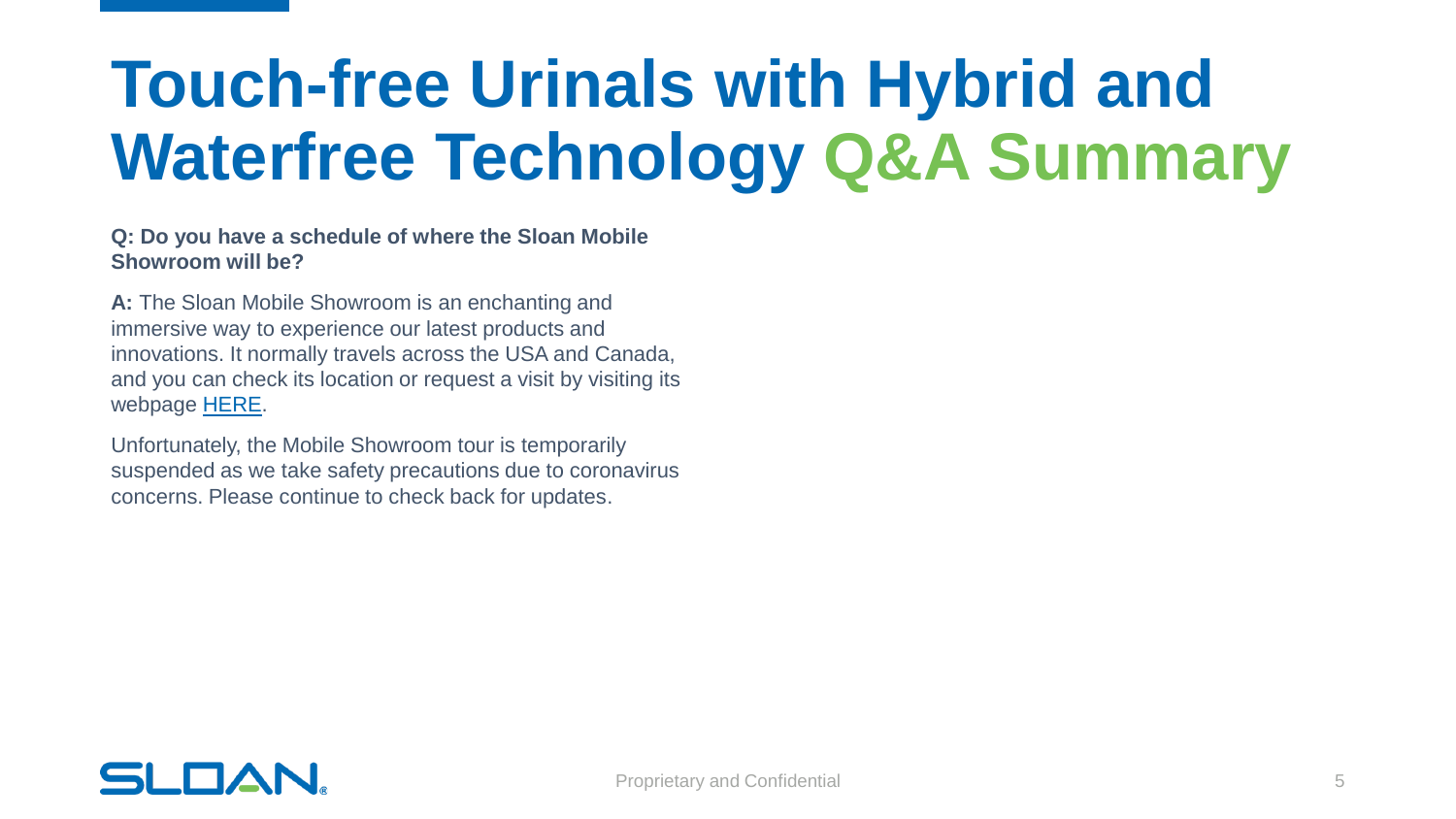**Additional Questions? Please feel free to contact Sloan Customer Service or Technical Support.**



**Sloan Customer Care Center** P: 800.982.5839 F: 800.447.8329 Hours: 7:00 AM - 5:00 PM (CST) Monday – Friday [customer.service@sloan.com](mailto:customer.service@sloan.com)



**Sloan Technical Support** P: 888.756.2614 F: 800.737.3061 Hours: 7:00 AM - 5:00 PM (CST) Monday – Friday [techsupport@sloan.com](mailto:techsupport@sloan.com)